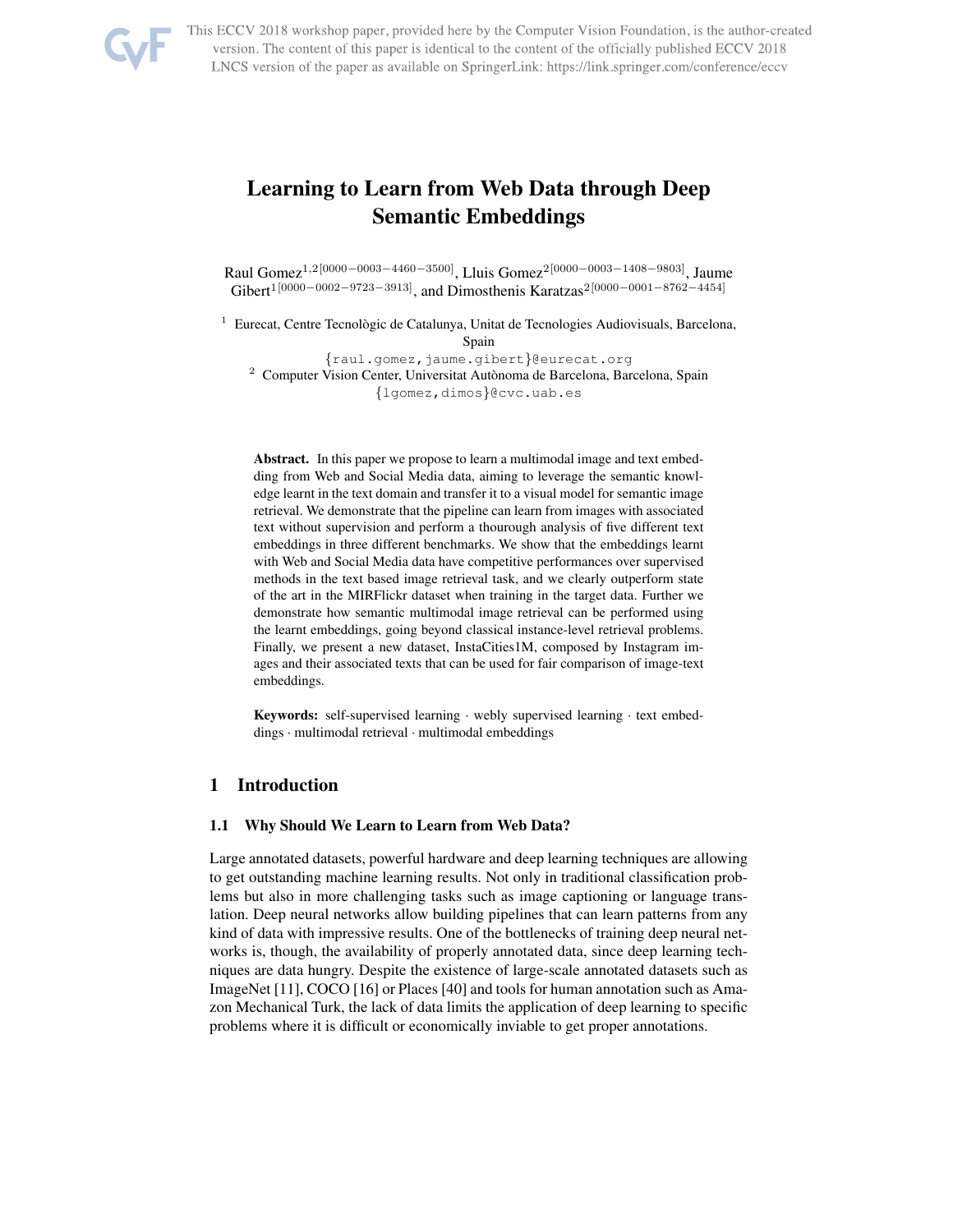A common strategy to overcome this problem is to first train models in generic datasets as ImageNet and then fine-tune them to other areas using smaller, specific datasets [36]. But still we depend on the existence of annotated data to train our models. Another strategy to overcome the insufficiency of data is to use computer graphics techniques to generate artificial data inexpensively. However, while synthetic data has proven to be a valuable source of training data for many applications such as pedestrian detection [19], image semantic segmentation [28] and scene text detection and recognition [26,8], nowadays it is still not easy to generate realistic complex images for some tasks.

An alternative to these strategies is learning from free existing *weakly* annotated multimodal data. Web and Social Media offer an immense amount of images accompanied with other information such as the image title, description or date. This data is noisy and unstructured but it is free and nearly unlimited. Designing algorithms to learn from Web data is an interesting research area as it would disconnect the deep learning evolution from the scaling of human-annotated datasets, given the enormous amount of existing Web and Social Media data.

#### 1.2 How to Learn from Web Data?

In some works, such as in the WebVision Challenge [14], Web data is used to build a classification dataset: queries are made to search engines using class names and the retrieved images are labeled with the querying class. In such a configuration the learning is limited to some pre-established classes, thus it could not generalize to new classes. While working with image labels is very convenient for training traditional visual models, the semantics in such a discrete space is very limited in comparison with the richness of human language expressiveness when describing an image. Instead we define here a scenario where, by exploiting distributional semantics in a given text corpus, we can learn from every word associated to an image. As illustrated in Figure 1, by leveraging the richer semantics encoded in the learnt embedding space, we can infer previously unseen concepts even though they might not be explicitly present in the training set.

The noisy and unstructured text associated to Web images provides information about the image content that we can use to learn visual features. A strategy to do that is to embed the multimodal data (images and text) in the same vectorial space. In this work we represent text using five different state of the art methods and eventually embed images in the learn semantic space by means of a regression CNN. We compare the performance of the different text space configurations under a text based image retrieval task.

#### 2 Related Work

Multimodal image and text embeddings have been lately a very active research area. The possibilities of learning together from different kinds of data have motivated this field of study, where both general and applied research has been done. DeViSE [22] proposes a pipeline that, instead of learning to predict ImageNet classes, it learns to infer the Word2Vec [21] representations of their labels. The result is a model that makes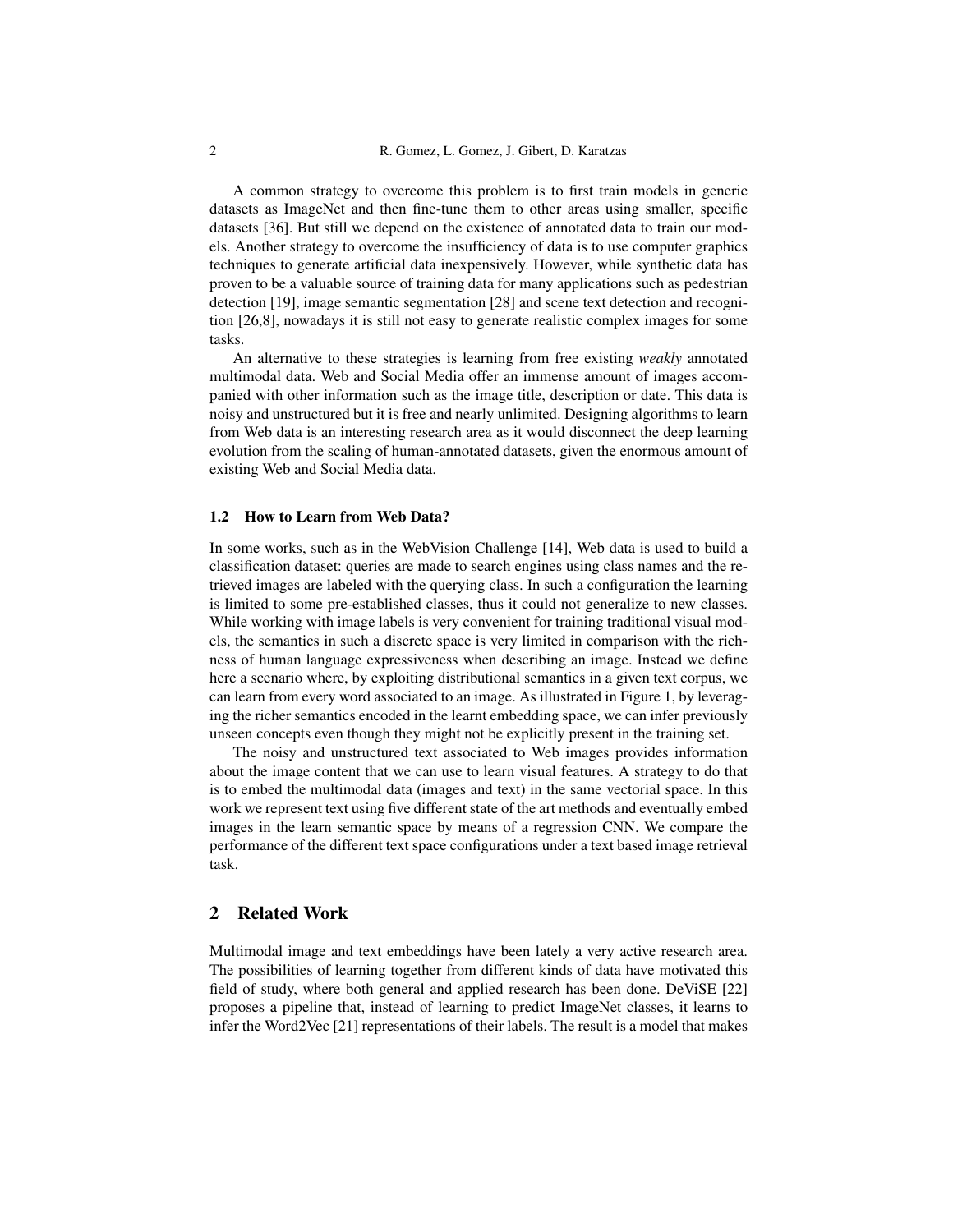



Fig. 1. Top-ranked results of combined text queries by our semantic image retrieval model. The learnt joint image-text embedding permits to learn a rich semantic manifold even for previously unseen concepts even though they might not be explicitly present in the training set.

Fig. 2. First retrieved images for multimodal queries (concepts are added or removed to bias the results) with Word2Vec on WebVision.

semantically relevant predictions even when it makes errors, and generalizes to classes outside of its labeled training set. Gordo & Larlus [7] use captions associated to images to learn a common embedding space for images and text through which they perform semantic image retrieval. They use a *tf-idf* based BoW representation over the image captions as a semantic similarity measure between images and they train a CNN to minimize a margin loss based on the distances of triplets of query-similar-dissimilar images. Gomez *et al.* [5] use LDA [1] to extract topic probabilities from a bunch of Wikipedia articles and train a CNN to embed its associated images in the same topic space. Wang *et al.* [32] propose a method to learn a joint embedding of images and text for image-to-text and text-to-image retrieval, by training a neural net to embed in the same space Word2Vec [21] text representations and CNN extracted features.

Other than semantic retrieval, joint image-text embeddings have also been used in more specific applications. Patel *et al.* [23] use LDA [1] to learn a joint image-text embedding and generate contextualized lexicons for images using only visual information. Gordo *et al.* [6] embed word images in a semantic space relying in the graph taxonomy provided by WordNet [27] to perform text recognition. In a more specific application, Salvador *et al.* [29] propose a joint embedding of food images and its recipes to identify ingredients, using Word2Vec [21] and LSTM representations to encode ingredient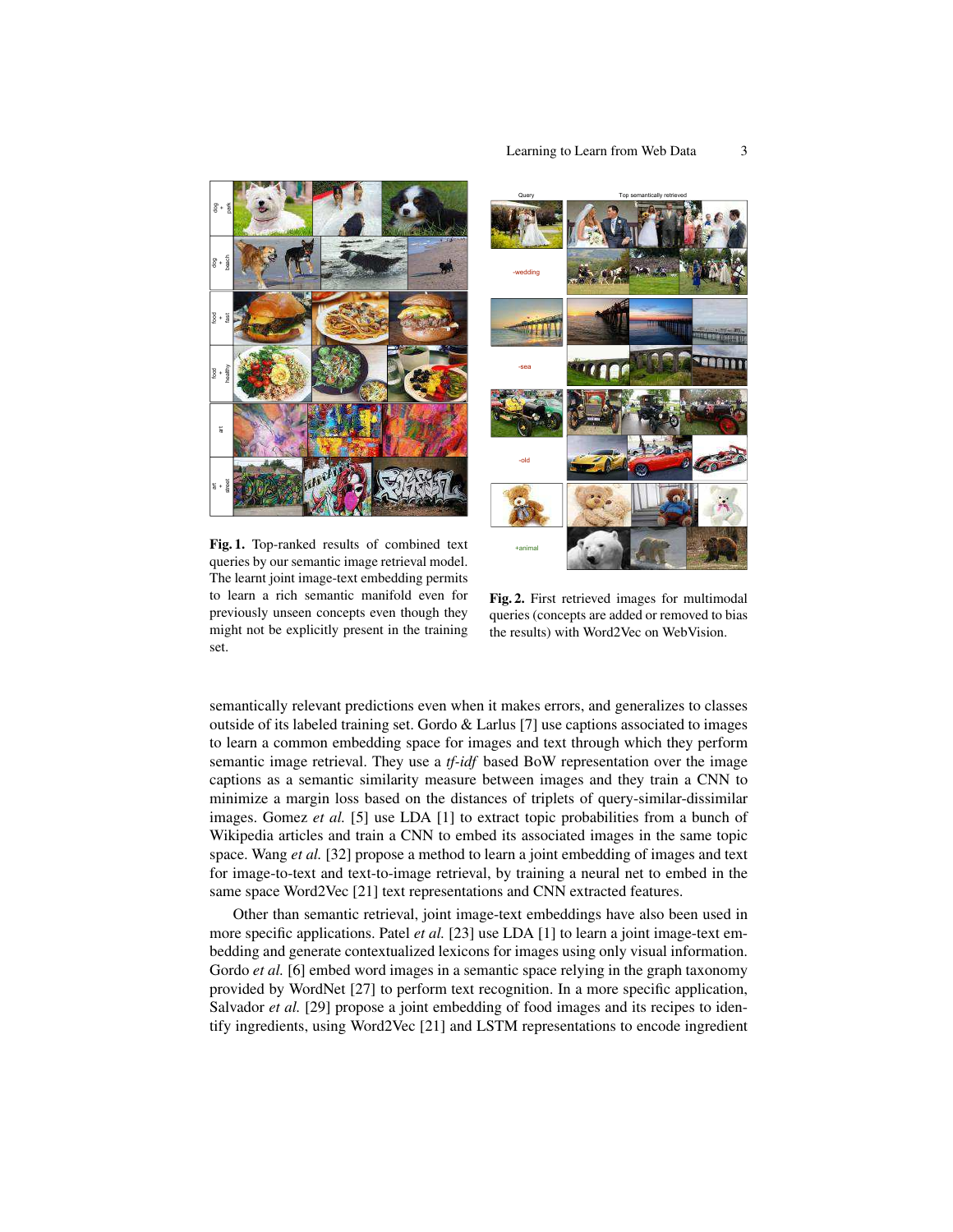names and cooking instructions and a CNN to extract visual features from the associated images.

The robustness against noisy data has also been addressed by the community, though usually in an implicit way. Patrini *et al.* [24] address the problem of training a deep neural network with label noise with a loss correction approach and Xiau *et al.* [33] propose a method to train a network with a limited number of clean labels and millions of noisy labels. Fu *et al.* [4] propose an image tagging method robust to noisy training data and Xu *et al.* [34] address social image tagging correction and completion. Zhang *et al.* [20] show how label noise affects the CNN training process and its generalization error.

#### 2.1 Contributions

The work presented here brings in a performance comparison between five state of the art text embeddings in multimodal learning, showing results in three different datasets. Furthermore it proves that multimodal learning can be applied to Web and Social Media data achieving competitive results in text-based image retrieval compared to pipelines trained with human annotated data. Finally, a new dataset formed by Instagram images and its associated text is presented: InstaCities1M.

#### 3 Multimodal Text-Image Embedding

One of the objectives of this work is to serve as a fair comparative of different text embeddings methods when learning from Web and Social Media data. Therefore we design a pipeline to test the different methods under the same conditions, where the text embedding is a module that can be replaced by any text representation.

The proposed pipeline is as follows: First, we train the text embedding model on a dataset composed by pairs of images and correlated texts  $(I, x)$ . Second, we use the text embedding model to generate vectorial representations of those texts. Given a text instance x, we denote its embedding by  $\phi(x) \in \mathbb{R}^d$ . Third, we train a CNN to regress those text embeddings directly from the correlated images. Given an image  $I$ , its representation in the embedding space is denoted by  $\psi(I) \in \mathbb{R}^d$ . Thereby the CNN learns to embed images in the vectorial space defined by the text embedding model. The trained CNN model is used to generate visual embeddings for the test set images. Figure 3 shows a diagram of the visual embedding training pipeline and the retrieval procedure.

In the image retrieval stage the vectorial representation in the joint text-image space of the querying text is computed using the text embedding model. Image queries can also be handled by using the visual embedding model instead of the text embedding model to generate the query representation. Furthermore, we can generate complex queries combining different query representations applying algebra in the joint textimage space. To retrieve the most semantically similar image  $I_R$  to a query  $x_q$ , we compute the cosine similarity of its vectorial representation  $\phi(x_q)$  with the visual embeddings of the test set images  $\psi(I_T)$ , and retrieve the nearest image in the joint textimage space:  $\frac{1}{2}$  is  $\frac{1}{2}$  if  $\frac{1}{2}$ 

$$
\underset{I_T \in \text{Test}}{\arg \min} \frac{\langle \phi(x_q), \psi(I_T) \rangle}{\|\phi(x_q)\| \cdot \|\psi(I_T)\|}. \tag{1}
$$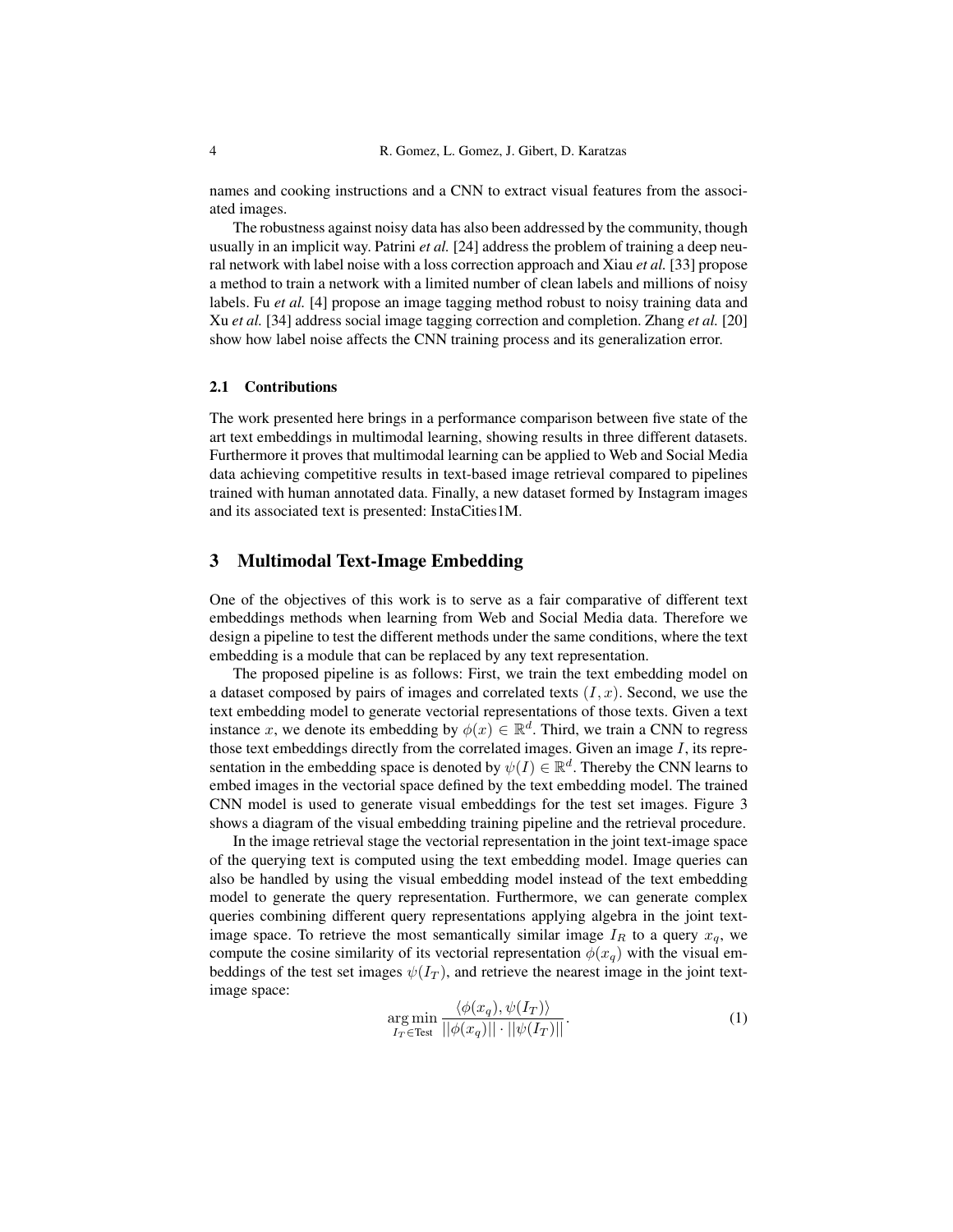State of the art text embedding methods trained on large text corpus are very good generating representations of text in a vector space where semantically similar concepts fall close to each other. The proposed pipeline leverages the semantic structure of those text embedding spaces training a visual embedding model that generates vectorial representations of images in the same space, mapping semantically similar images close to each other, and also close to texts correlated to the image content. Note that the proposed joint text-image embedding can be extended to other tasks besides image retrieval, such as image annotation, tagging or captioning.



Fig. 3. Pipeline of the visual embedding model training and the image retrieval by text.

#### 3.1 Visual Embedding

A CNN is trained to regress text embeddings from the correlated images minimizing a sigmoid cross-entropy loss. This loss is used to minimize distances between the text and image embeddings. Let  $\{(I_n, x_n)\}_{n=1:N}$  be a batch of image-text pairs. If  $\sigma(\cdot)$  is the component-wise sigmoid function, we denote  $p_n = \sigma(\phi(x_n))$  and  $\hat{p}_n = \sigma(\psi(I_n))$ , and let the loss be:

$$
L = -\frac{1}{N} \sum_{n=1}^{N} [p_n \log \hat{p}_n + (1 - p_n) \log(1 - \hat{p}_n)],
$$
\n(2)

where the sum's inner expression is averaged over all vector components. The GoogleNet architecture [30] is used, customizing the last layer to regress a vector of the same dimensionality as the text embedding. We train with a Stochastic Gradient Descent optimizer with a learning rate of 0.001, multiplied by 0.1 every 100,000 iterations, and a momentum of 0.9. The batch size is set to 120 and random cropping and mirroring are used as online data augmentation. With these settings the CNN trainings converge around 300K-500K iterations. We use the Caffe [10] framework and initialize with the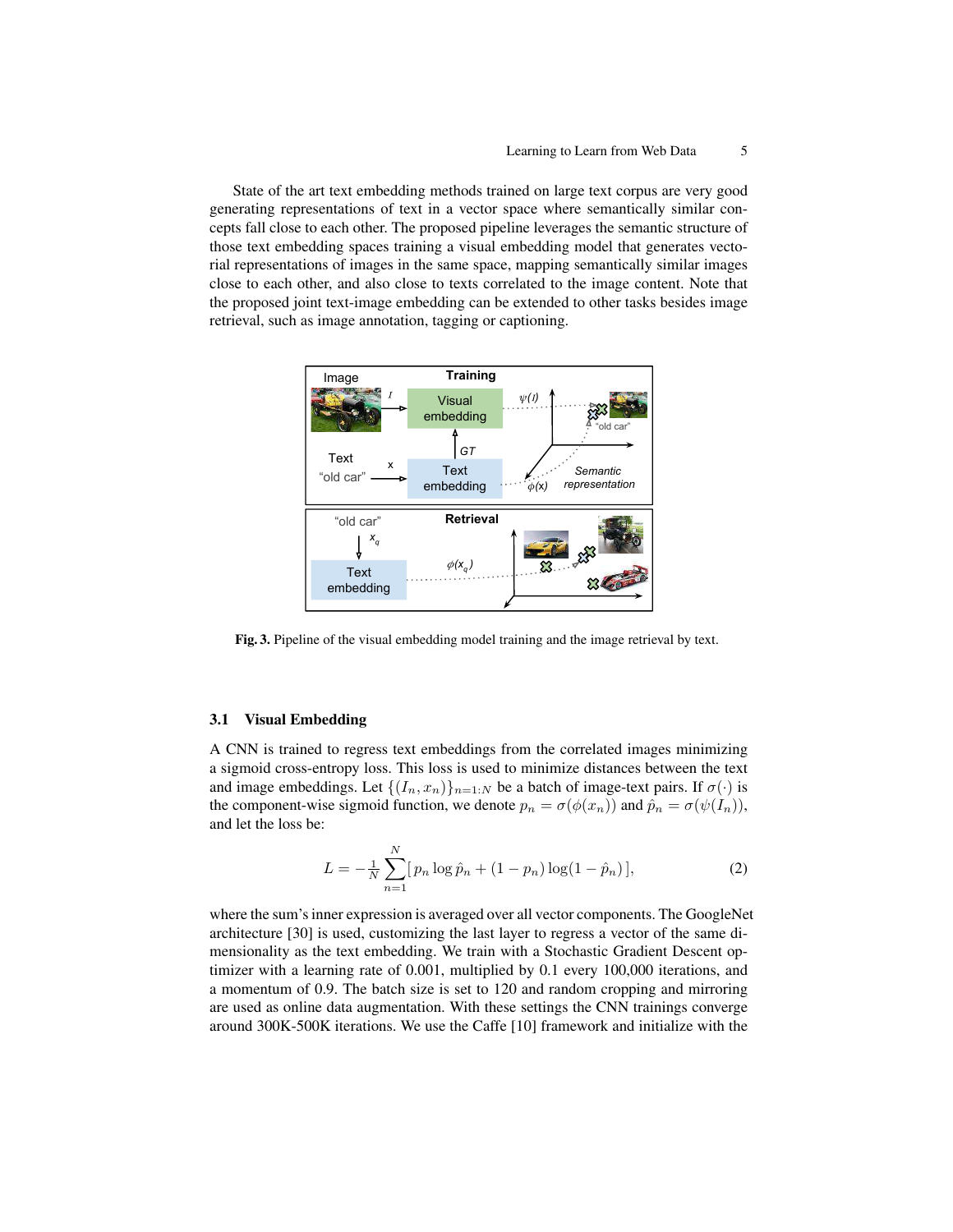ImageNet [11] trained model to make the training faster. Notice that, despite initializing with a model trained with human-annotated data, this does not denote a dependence on annotated data, since the resulting model can generalize to much more concepts than the ImageNet classes. We trained one model from scratch obtaining similar results, although more training iterations were needed.

#### 3.2 Text Embeddings

Text vectorization methods are diverse in terms of architecture and the text structure they are designed to deal with. Some methods are oriented to vectorize individual words and others to vectorize full texts or paragraphs. In this work we consider the top-performing text embeddings and test them in our pipeline to evaluate their performance when learning from Web and Social Media data. Here we explain briefly the main characteristics of each text embedding method used.

LDA [1]: Latent Dirichlet Allocation learns latent topics from a collection of text documents and maps words to a vector of probabilities of those topics. It can describe a document by assigning topic distributions to them, which in turn have word distributions assigned. An advantage of this method is that it gives interpretable topics.

Word2Vec [21]: Using large amounts of unannotated plain text, Word2Vec learns relationships between words automatically using a feed-forward neural network. It builds distributed semantic representations of words using the context of them considering both words before and after the target word.

FastText [2]: It is an extension of Word2Vec which treats each word as composed of character ngrams, learning representations for ngrams instead of words. The vector for a word is made of the sum of its character n grams, so it can generate embeddings for out of vocabulary words.

Doc2Vec [12]: Extends the Word2Vec idea to documents. Instead of learning feature representations for words, it learns them for sentences or documents.

GloVe [25]: It is a count-based model. It learns the vectors by essentially doing dimensionality reduction on the co-occurrence counts matrix. Training is performed on aggregated global word-word co-occurrence statistics from a corpus.

To the best of our knowledge, this is the first time these text embeddings are trained from scratch on the same corpus and evaluated under the image retrieval by text task. We used Gensim<sup>3</sup> implementations of LDA, Word2Vec, FastText and Doc2Vec and the

<sup>3</sup> http://radimrehurek.com/gensim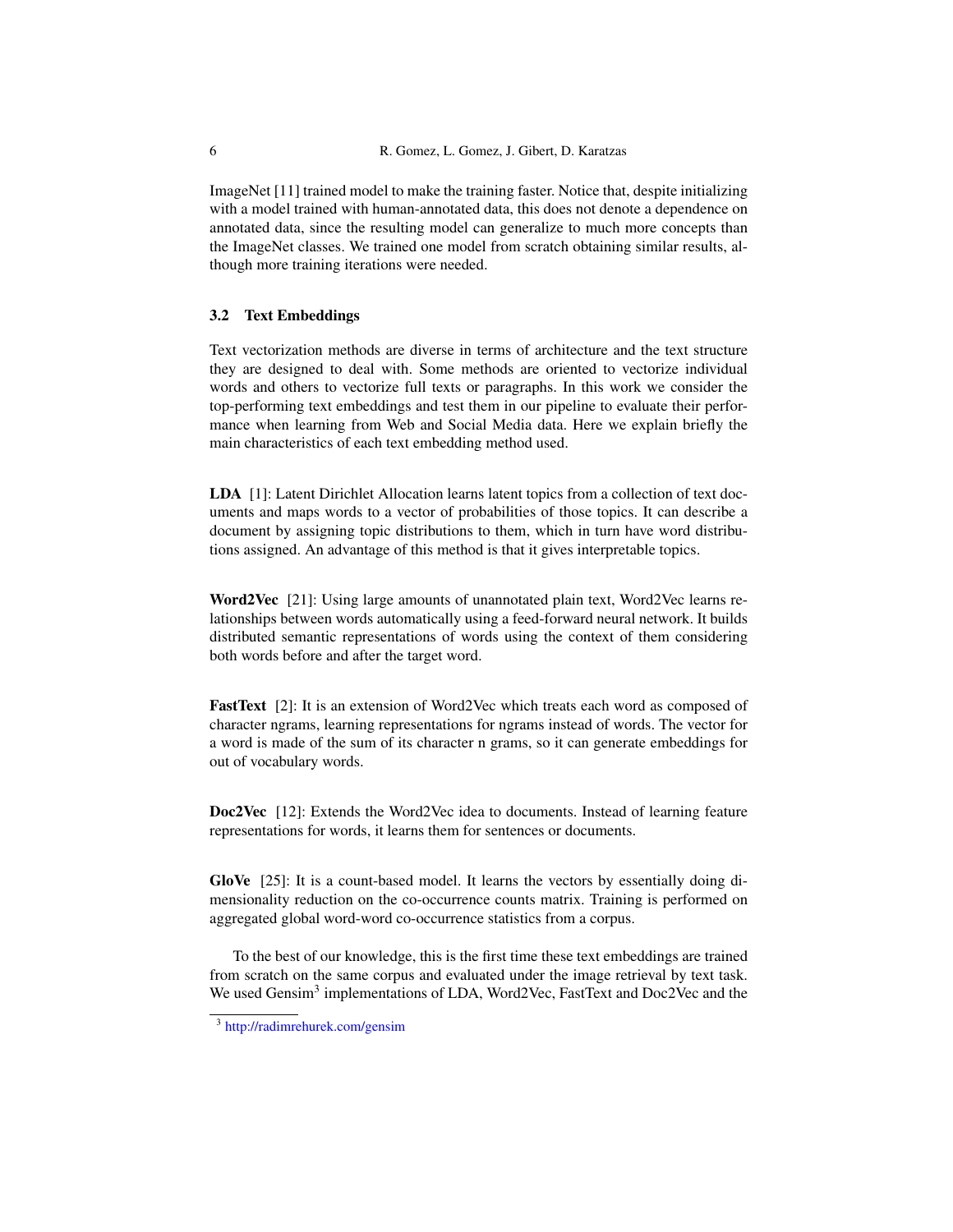GloVe implementation by Maciej Kula<sup>4</sup>. While LDA and Doc2Vec can generate embeddings for documents, Word2Vec, GloVe and FastText only generate word embeddings. To get documents embeddings from these methods, we consider two standard strategies: First, computing the document embedding as the mean embedding of its words. Second, computing a *tf-idf* weighted mean of the words in the document. For all embeddings a dimensionality of 400 has been used. The value has been selected because is the one used in the Doc2Vec paper [12], which compares Doc2Vec with other text embedding methods, and it is enough to get optimum performances of Word2Vec, Fast-Text and GloVe, as [21,2,25] show respectively. For LDA a dimensionality of 200 has also been considered.

## 4 Experiments

#### 4.1 Benchmarks

InstaCities1M A dataset formed by Instagram images associated with one of the 10 most populated English speaking cities all over the world (in the images captions one of this city names appears). It contains 100K images for each city, which makes a total of 1M images, split in 800K training images, 50K validation images and 150K test images. The interest of this dataset is that is formed by recent Social Media data. The text associated with the images is the description and the hashtags written by the photo up-loaders, so it is the kind of free available data that would be very interesting to be able to learn from. The InstaCities1M dataset is available on https://gombru.github.io/ 2018/08/01/InstaCities1M/.

WebVision [15] It contains more than 2.4 million images crawled from the Flickr Website and Google Images search. The same 1,000 concepts as the ILSVRC 2012 dataset [11] are used for querying images. The textual information accompanying those images (caption, user tags and description) is provided. The validation set, which is used as test in this work, contains 50K images.

MIRFlickr [9] It contains 25,000 images collected from Flickr, annotated using 24 predefined semantic concepts. 14 of those concepts are divided in two categories: 1) strong correlation concepts and 2) weak correlation concepts. The correlation between an image and a concept is strong if the concept appears in the image predominantly. For differentiation, we denote strong correlation concepts by a suffix "\*". Finally, considering strong and weak concepts separately, we get 38 concepts in total. All images in the dataset are annotated by at least one of those concepts. Additionally, all images have associated tags collected from Flickr. Following the experimental protocol in [17,35,13,18] tags that appear less than 20 times are first removed and then instances without tags or annotations are removed.

<sup>4</sup> http://github.com/maciejkula/glove-python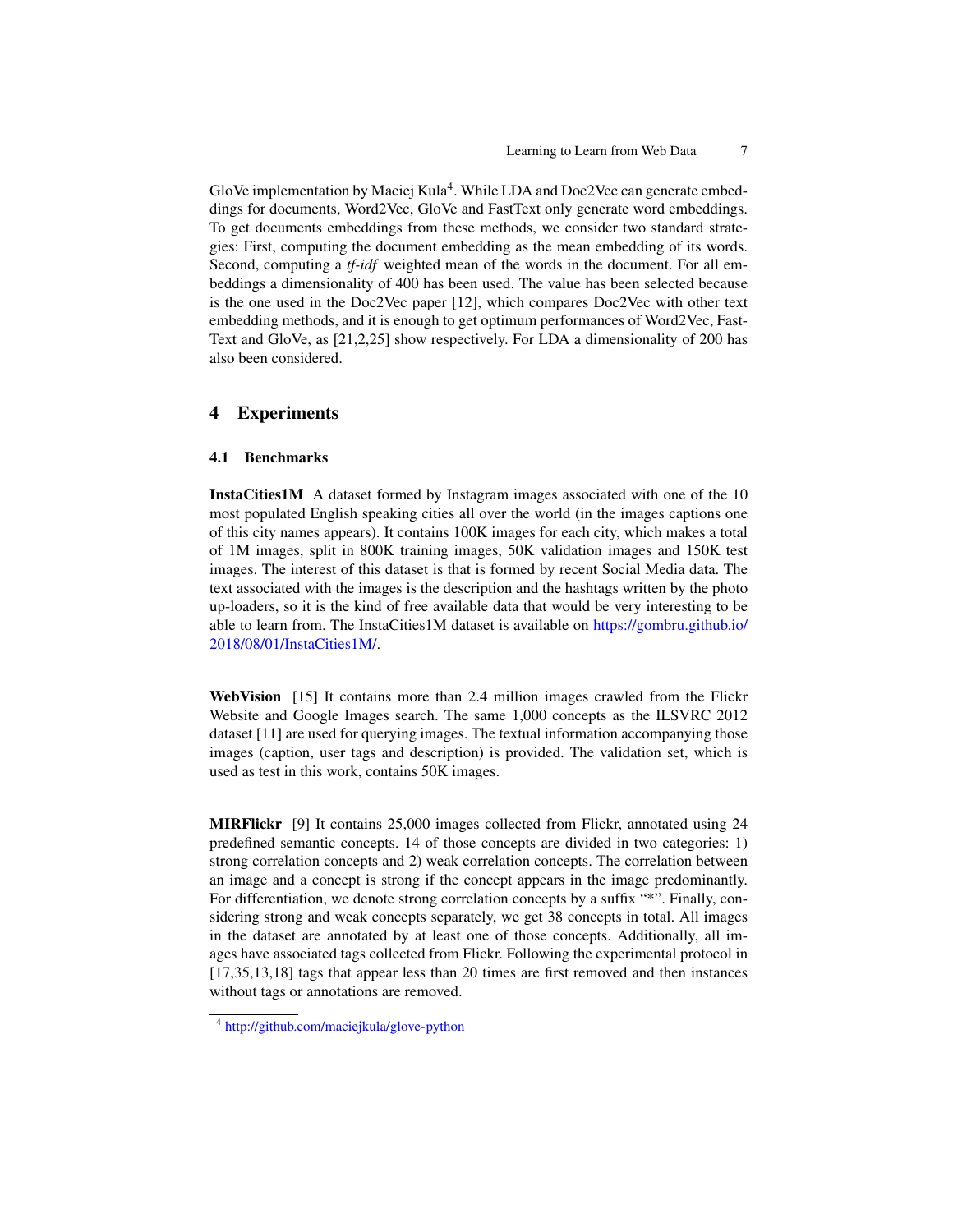#### 4.2 Retrieval on InstaCities1M and WebVision Datasets

Experiment Setup To evaluate the learnt joint embeddings, we define a set of textual queries and check visually if the TOP-5 retrieved images contain the querying concept. We define 24 different queries. Half of them are single word queries and the other half two word queries. They have been selected to cover a wide area of semantic concepts that are usually present in Web and Social Media data. Both simple and complex queries are divided in four different categories: Urban, weather, food and people. The simple queries are: Car, skyline, bike; sunrise, snow, rain; ice-cream, cake, pizza; woman, man, kid. The complex queries are: Yellow + car, skyline + night, bike + park; sunrise + beach; snow + ski; rain + umbrella; ice-cream + beach, chocolate + cake; pizza + wine; woman + bag, man + boat, kid + dog. For complex queries, only images containing both querying concepts are considered correct.

Table 1. Performance on InstaCities1M and WebVision. First column shows the mean P@5 for all the queries, second for the simple queries and third for complex queries.

| Text embedding   InstaCities1M   WebVision    |  |                                                                   |  |  |
|-----------------------------------------------|--|-------------------------------------------------------------------|--|--|
| <b>Queries</b>                                |  | All S $C$   All S $C$                                             |  |  |
| <b>LDA 200</b>                                |  | $0.40$ 0.73 0.07 $\overline{0.11}$ 0.18 0.03                      |  |  |
| <b>LDA 400</b>                                |  | $\left 0.37\ 0.68\ 0.05\ 0.14\ 0.18\ 0.10\right $                 |  |  |
| Word2Vec mean 0.46 0.71 0.20 0.37 0.57 0.17   |  |                                                                   |  |  |
| Word2Vec tf-idf 0.41 0.63 0.18 0.41 0.58 0.23 |  |                                                                   |  |  |
| Doc2Vec                                       |  | 0.22 0.25 0.18 0.22 0.17 0.27                                     |  |  |
| <b>GloVe</b>                                  |  | $[0.41 \ 0.72 \ 0.10 \ 0.36 \ 0.60 \ 0.12]$                       |  |  |
| <b>GloVe tf-idf</b>                           |  | $\left 0.47\right 0.82\left 0.12\right 0.39\left 0.57\right 0.22$ |  |  |
| <b>FastText tf-idf</b>                        |  | $\vert 0.31 \; 0.50 \; 0.12 \; \vert 0.37 \; 0.60 \; 0.13 \vert$  |  |  |

Table 2. Performance on transfer learning. First column shows the mean P@5 for all the queries, second for the simple queries and third for complex queries.

| <b>Text embedding</b>     |                          |           | <b>Train: WebVision Train: InstaCities</b> |                        |           |      |
|---------------------------|--------------------------|-----------|--------------------------------------------|------------------------|-----------|------|
|                           | <b>Test: InstaCities</b> |           |                                            | <b>Test: WebVision</b> |           |      |
| <b>Oueries</b>            | A11                      | S         | C                                          | A11                    | S         | C    |
| <b>LDA 200</b>            |                          | 0.14 0.25 | 0.03                                       | 0.33 0.55              |           | 0.12 |
| <b>LDA 400</b>            |                          | 0.17 0.25 | 0.08                                       |                        | 0.24 0.39 | 0.10 |
| Word2Vec mean $0.41$ 0.63 |                          |           | 0.18                                       |                        | 0.33 0.52 | 0.15 |
| Word2Vec tf-idf 0.42 0.57 |                          |           | 0.27                                       |                        | 0.32 0.50 | 0.13 |
| Doc2Vec                   |                          | 0.270.40  | 0.15                                       |                        | 0.24 0.33 | 0.15 |
| GloVe                     |                          | 0.36 0.58 | 0.15                                       |                        | 0.29 0.53 | 0.05 |
| GloVe tf-idf              |                          | 0.39 0.57 | 0.22                                       |                        | 0.51 0.75 | 0.27 |
| <b>FastText tf-idf</b>    |                          | 0.39 0.57 | 0.22                                       | 0.18 0.33              |           | 0.03 |



Fig. 4. First retrieved images for city related complex queries with Word2Vec on InstaCites1M.



Fig. 5. First retrieved images for text non-object queries with Word2Vec on InstaCites1M.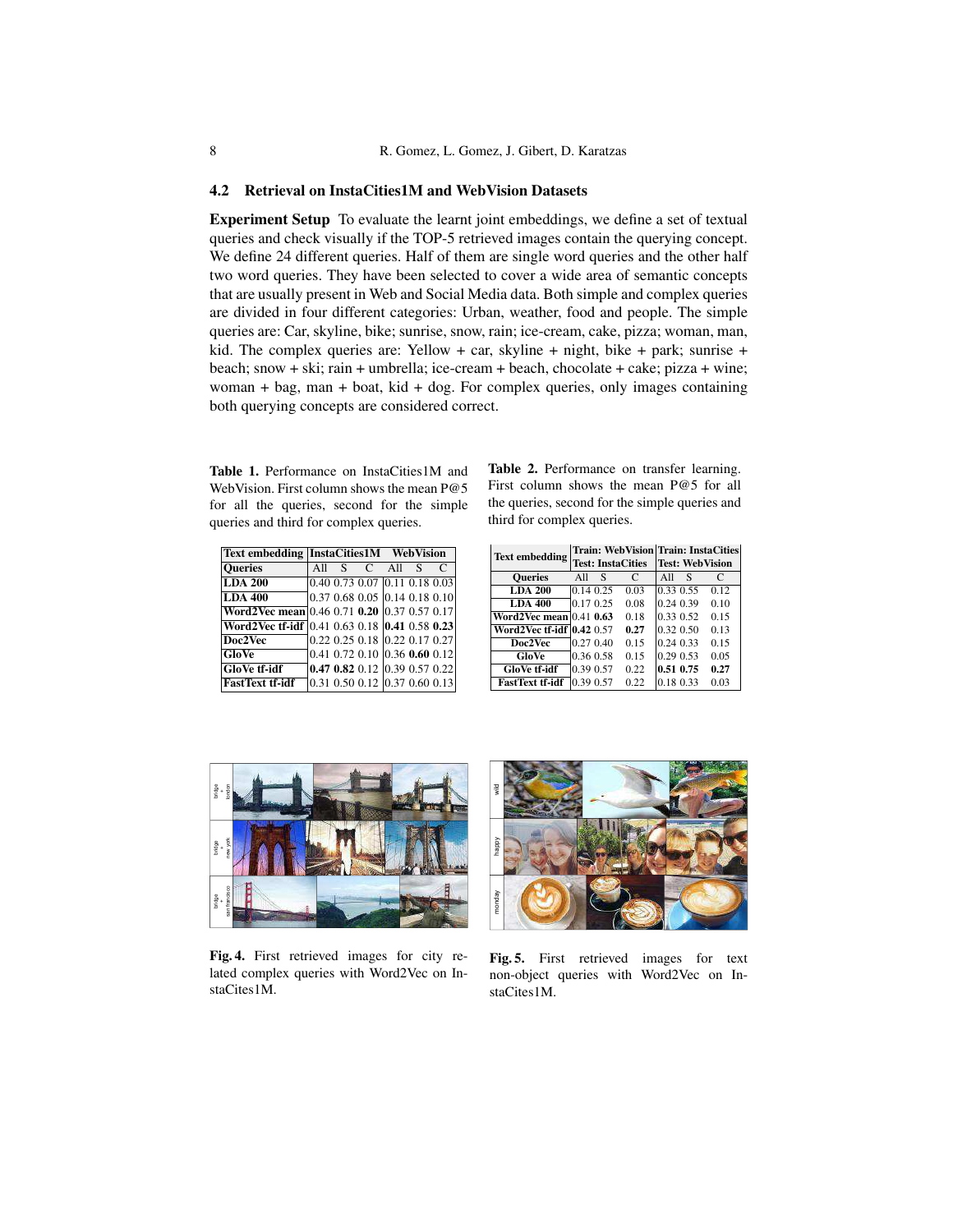Results and Conclusions Tables 1 and 2 show the mean Precision at 5 for InstaCities1M and WebVision datasets and transfer learning between those datasets. To compute transfer learning results, we train the model with one dataset and test with the other. Figures 1 and 4 show the first retrieved images for some complex textual queries. Figure 5 shows results for non-object queries, proving that our pipeline works beyond traditional instance-level retrieval. Figure 2 shows that retrieval also works with multimodal queries combining an image and text.

For complex queries, where we demand two concepts to appear in the retrieved images, we obtain good results for those queries where the concepts tend to appear together. For instance, we generally retrieve correct images for "skyline + night" and for "bike + park", but we do not retrieve images for "dog + kid". When failing with this complex queries, usually images where only one of the two querying concepts appears are retrieved. Figure 6 shows that in some cases images corresponding to semantic concepts between the two querying concepts are retrieved. That proves that the common embedding space that has been learnt has a semantic structure. The performance is generally better in InstaCities1M than in WebVision. The reason is that the queries are closer to the kind of images people tend to post in Instagram than to the ImageNet classes. However, the results on transfer learning show that WebVision is a better dataset to train than InstaCities1M. Results show that all the tested text embeddings methods work quite well for simple queries. Though, LDA fails when is trained in WebVision. That is because LDA learns latent topics with semantic sense from the training data. Every WebVision image is associated to one of the 1,000 ImageNet classes, which influences a lot the topics learning. As a result, the embedding fails when the queries are not related to those classes. The top performing methods are GloVe when training with InstaCities1M and Word2Vec when training with WebVision, but the difference between their performance is small. FastText achieves a good performance on WebVision but a bad performance on InstaCities1M compared to the other methods. An explanation is that, while Social Media data contains more colloquial vocabulary, WebVision contains domain specific and diverse vocabulary, and since FastText learns representations for character ngrams, is more suitable to learn representations from corpus that are morphologically rich. Doc2Vec does not work well in any database. That is because it is oriented to deal with larger texts than the ones we find accompanying images in Web and Social Media. For word embedding methods Word2Vec and GloVe, the results computing the text representation as the mean or as the *tf-idf* weighted mean of the words embeddings are similar.

Error Analysis Remarkable sources of errors are listed and explained in this section.

*Visual Features Confusion:* Errors due to the confusion between visually similar objects. For instance retrieving images of a quiche when querying "pizza". Those errors could be avoided using more data and a higher dimensional representations, since the problem is the lack of training data to learn visual features that generalize to unseen samples.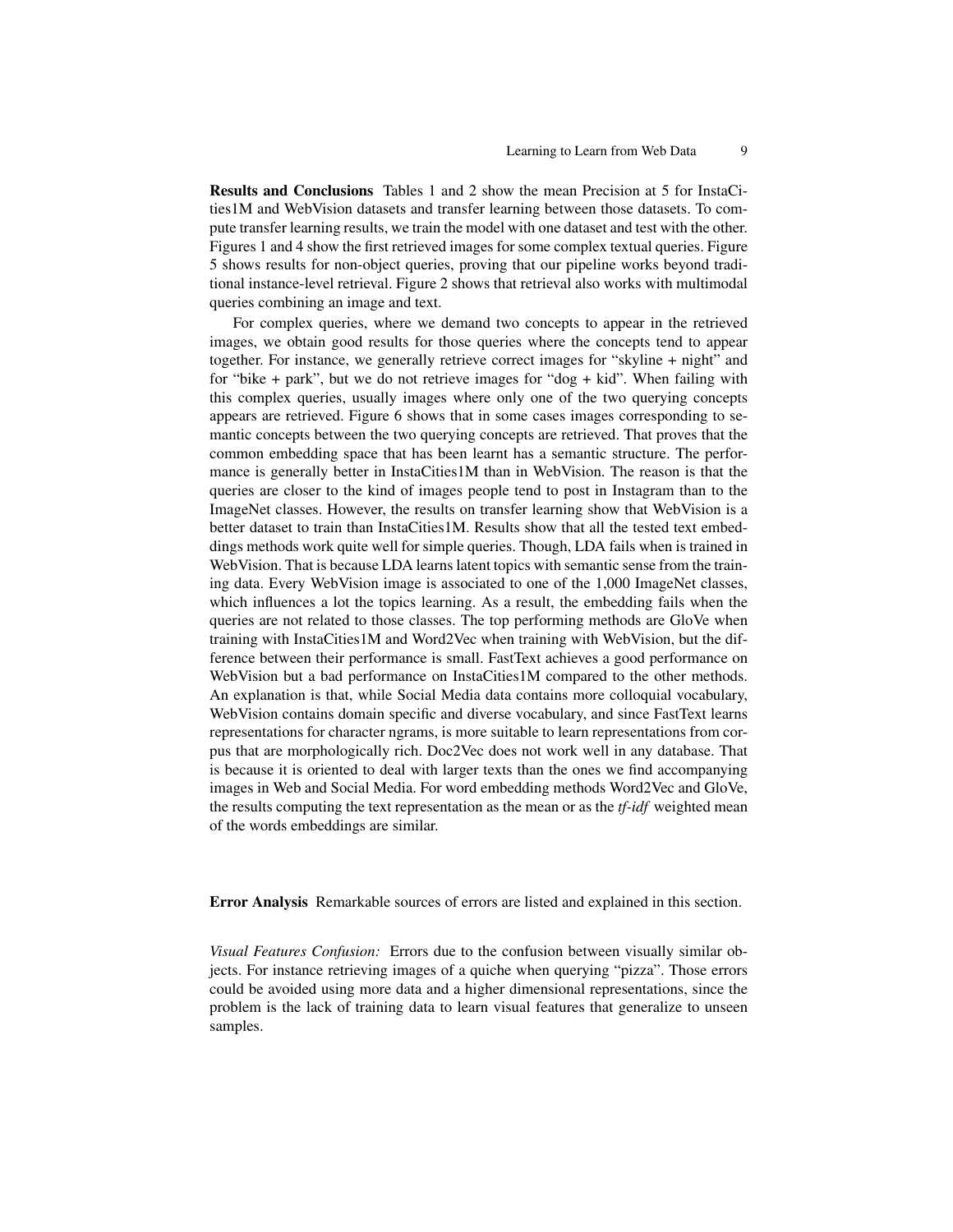*Errors from the Dataset Statistics:* An important source of errors is due to dataset statistics. As an example, the WebVision dataset contains a class which is "snow leopard" and it has many images of that concept. The word "snow" appears frequently in the images correlated descriptions, so the net learns to embed together the word "snow" and the visual features of a "snow leopard". There are many more images of "snow leopard" than of "snow", therefore, when we query "snow" we get snow leopard images. Figure 7 shows this error and how we can use complex multimodal queries to bias the results.

*Words with Different Meanings or Uses:* Words with different meanings or words that people use in different scenarios introduce unexpected behaviors. For instance when we query "woman + bag" in the InstaCities1M dataset we usually retrieve images of pink bags. The reason is that people tend to write "woman" in an image caption when pink stuff appears. Those are considered errors in our evaluation, but inferring which images people relate with certain words in Social Media can be a very interesting research.



Fig. 6. First retrieved images for simple (left and right columns) and complex weighted queries with Word2Vec on InstaCites1M.



Fig. 7. First retrieved images for text queries using Word2Vec on WebVision. Concepts are removed to bias the results.

#### 4.3 Retrieval in the MIRFlickr Dataset

To compare the performance of our pipeline to other image retrieval by text systems we use the MIRFlickr dataset, which is typically used to train and evaluate image retrieval systems. The objective is to prove the quality of the multimodal embeddings learnt solely with Web data comparing them to supervised methods.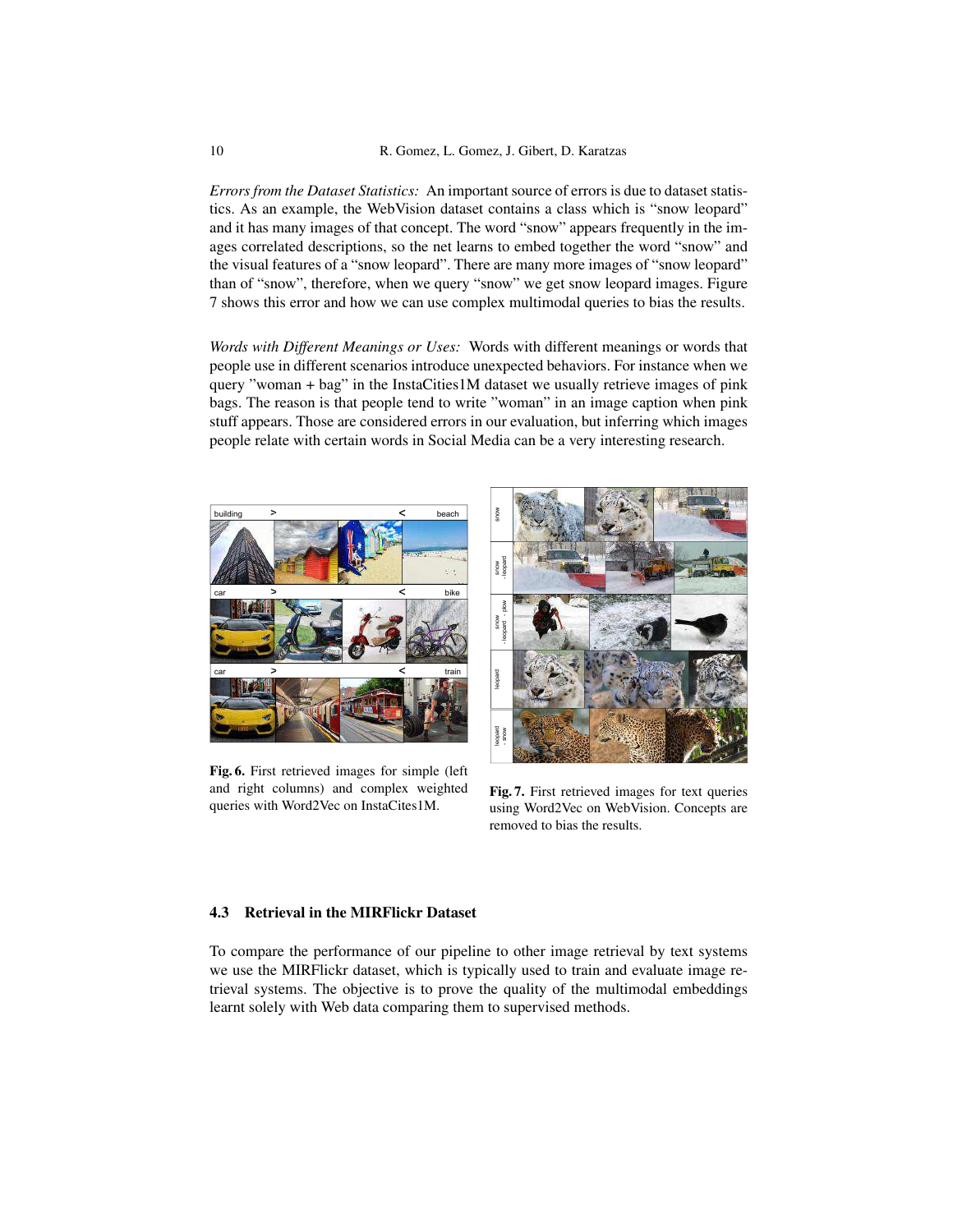| Method                           | Train            | map   |
|----------------------------------|------------------|-------|
| <b>LDA 200</b>                   | InstaCites1M     | 0.736 |
| <b>LDA 400</b>                   | WebVision        | 0.627 |
| Word2Vec tf-idf                  | InstaCites1M     | 0.720 |
| <b>Word2Vec tf-idf</b> WebVision |                  | 0.738 |
| GloVe tf-idf                     | InstaCites1M     | 0.756 |
| <b>GloVe tf-idf</b>              | WebVision        | 0.737 |
| <b>FastText tf-idf</b>           | InstaCities1M    | 0.677 |
| <b>FastText tf-idf</b>           | WebVision        | 0.734 |
| <b>Word2Vec tf-idf MIRFlickr</b> |                  | 0.867 |
| GloVe tf-idf                     | MIRFlickr        | 0.883 |
| <b>DCH</b> [35]                  | MIRFlickr        | 0.813 |
| $LSRH$ [13]                      | MIRFlickr        | 0.768 |
| <b>CSDH</b> [18]                 | MIRFlickr        | 0.764 |
| <b>SePH [17]</b>                 | <b>MIRFlickr</b> | 0.735 |
| <b>SCM</b> [37]                  | MIRFlickr        | 0.631 |
| <b>CMFH</b> $[3]$                | MIRFlickr        | 0.594 |
| <b>CRH [39]</b>                  | MIRFlickr        | 0.581 |
| <b>KSH-CV</b> [41]               | MIRFlickr        | 0.571 |

Table 3. MAP on the image by text retrieval task on MIRFlickr as defined in [35,18].

Table 4. MAP on the image by text retrieval task on MIRFlickr as defined in [38].

| <b>Method</b>          | <b>Train</b>                     | map  |
|------------------------|----------------------------------|------|
|                        | <b>GloVe tf-idf</b> InstaCites1M | 0.57 |
| GloVe tf-idf MIRFlickr |                                  | 0.73 |
| <b>MML</b> [38]        | <b>MIRFlickr</b>                 | 0.63 |
| <b>InfR</b> [38]       | <b>MIRFlickr</b>                 | 0.60 |
| <b>SBOW</b> [38]       | <b>MIRFlickr</b>                 | 0.59 |
| <b>SLKL</b> [38]       | <b>MIRFlickr</b>                 | 0.55 |
| <b>MLKL</b> [38]       | MIRFlickr                        | 0.56 |

Table 5. AP scores for 38 semantic concepts and MAP on MIRFlickr. Blue numbers compare our method trained with InstaCities and other methods trained with the target dataset.

| <b>Method</b>              |                  | <b>GloVe MMSHL SCM</b> |       | GloVe              |  |
|----------------------------|------------------|------------------------|-------|--------------------|--|
|                            | tf-idf           | [31]                   | [37]  | tf-idf             |  |
| Train                      | <b>MIRFlickr</b> |                        |       | <b>InstaCities</b> |  |
| animals                    | 0.775            | 0.382                  | 0.353 | 0.707              |  |
| baby                       | 0.337            | 0.126                  | 0.127 | 0.264              |  |
| $\overline{\text{babv}}^*$ | 0.627            | 0.086                  | 0.086 | 0.492              |  |
| bird                       | 0.556            | 0.169                  | 0.163 | 0.483              |  |
| $\overline{\text{bird*}}$  | 0.603            | 0.178                  | 0.163 | 0.680              |  |
| car                        | 0.603            | 0.297                  | 0.256 | 0.450              |  |
| car*                       | 0.908            | 0.420                  | 0.315 | 0.858              |  |
| female                     | 0.693            | 0.537                  | 0.514 | 0.481              |  |
| female*                    | 0.770            | 0.494                  | 0.466 | 0.527              |  |
| lake                       | 0.403            | 0.194                  | 0.182 | 0.230              |  |
| sea                        | 0.720            | 0.469                  | 0.498 | 0.565              |  |
| sea*                       | 0.859            | 0.242                  | 0.166 | 0.731              |  |
| tree                       | 0.727            | 0.423                  | 0.339 | 0.398              |  |
| tree*                      | 0.894            | 0.423                  | 0.339 | 0.506              |  |
| clouds                     | 0.792            | 0.739                  | 0.698 | 0.613              |  |
| clouds*                    | 0.884            | 0.658                  | 0.598 | 0.710              |  |
| dog                        | 0.800            | 0.195                  | 0.167 | 0.760              |  |
| dog*                       | 0.901            | 0.238                  | 0.228 | 0.865              |  |
| sky                        | 0.900            | 0.817                  | 0.797 | 0.809              |  |
| structures                 | 0.850            | 0.741                  | 0.708 | 0.703              |  |
| sunset                     | 0.601            | 0.596                  | 0.563 | 0.590              |  |
| transport                  | 0.650            | 0.394                  | 0.368 | 0.287              |  |
| water                      | 0.759            | 0.545                  | 0.508 | 0.555              |  |
| flower                     | 0.715            | 0.433                  | 0.386 | 0.645              |  |
| flower*                    | 0.870            | 0.504                  | 0.411 | 0.818              |  |
| food                       | 0.712            | 0.419                  | 0.355 | 0.683              |  |
| indoor                     | 0.806            | 0.677                  | 0.659 | 0.304              |  |
| plant life                 | 0.846            | 0.734                  | 0.703 | 0.564              |  |
| portrait                   | 0.825            | 0.616                  | 0.524 | 0.474              |  |
| portrait*                  | 0.841            | 0.613                  | 0.520 | 0.483              |  |
| river                      | 0.436            | 0.163                  | 0.156 | 0.304              |  |
| river*                     | 0.497            | 0.134                  | 0.142 | 0.326              |  |
| male                       | 0.666            | 0.475                  | 0.469 | 0.330              |  |
| $male*$                    | 0.743            | 0.376                  | 0.341 | 0.338              |  |
| night                      | 0.589            | 0.564                  | 0.538 | 0.542              |  |
| night*                     | 0.804            | 0.414                  | 0.420 | 0.720              |  |
| people                     | 0.910            | 0.738                  | 0.715 | 0.640              |  |
| people*                    | 0.945            | 0.677                  | 0.648 | 0.658              |  |
| <b>MAP</b>                 | 0.738            | 0.451                  | 0.415 | 0.555              |  |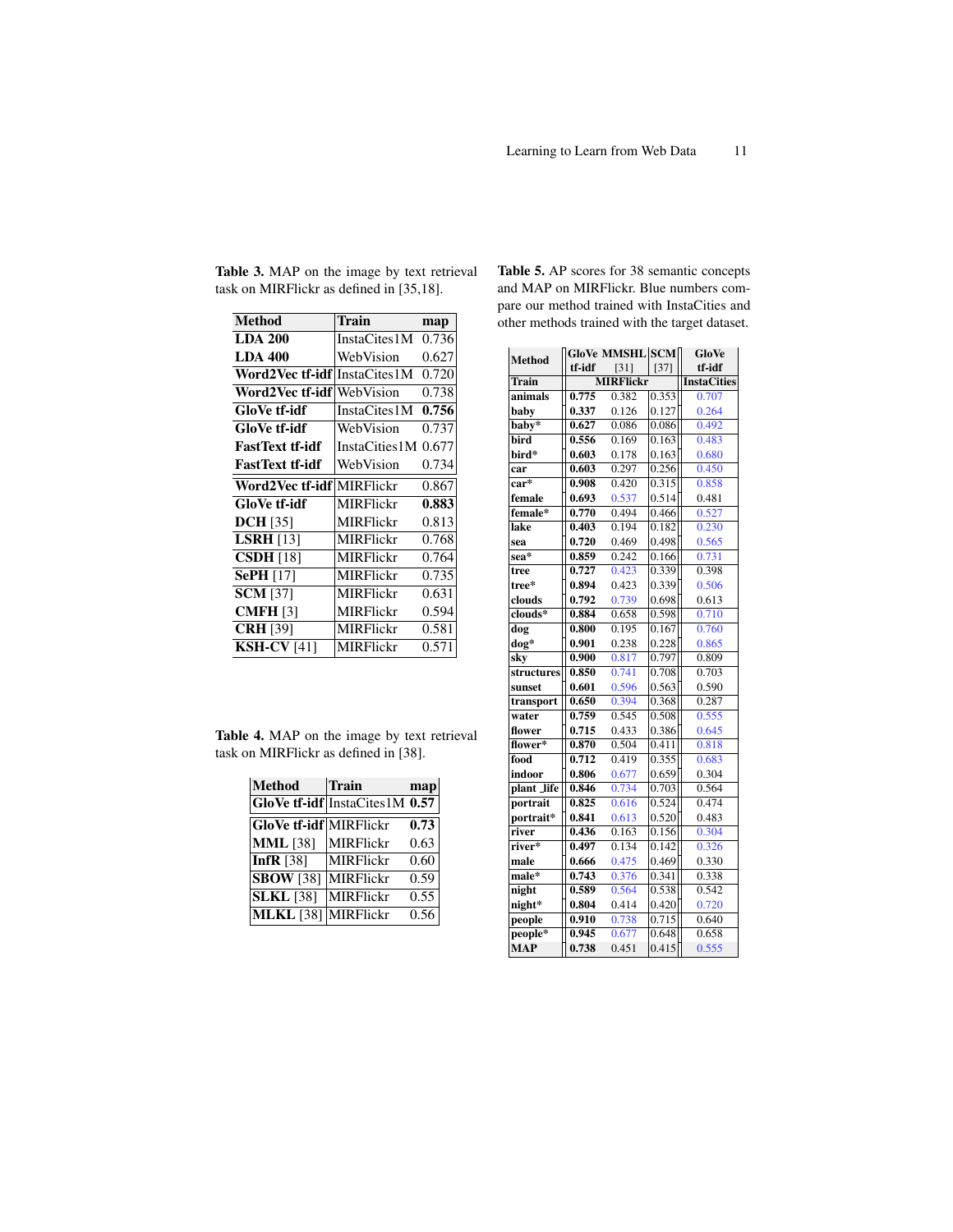Experiment Setup We consider three different experiments: 1) Using as queries the tags accompanying the query images and computing the MAP of all the queries. Here a retrieved image is considered correct if it shares at least one tag with the query image. For this experiment, the splits used are 5% queries set and 95% training and retrieval set, as defined in [35,18]. 2) Using as queries the class names. Here a retrieved image is considered correct if it is tagged with the query concept. For this experiment, the splits used are 50% training and 50% retrieval set, as defined in [31]. 3) Same as experiment 1 but using the MIRFlickr train-test split proposed in Zhang et al. [38].

Results and Conclusions Tables 3 and 4 show the results for the experiments 1 and 3 respectively. We appreciate that our pipeline trained with Web and Social Media data in a multimodal self-supervised fashion achieves competitive results. When trained with the target dataset, our pipeline outperforms the other methods. Table 5 shows results for the experiment 2. Our pipeline with the GloVe *tf-idf* text embedding trained with InstaCites1M outperforms state of the art methods in most of the classes and in MAP. If we train with the target dataset, results are improved significantly. Notice that despite being applied here to the classes and tags existing in MIRFlickr, our pipeline is generic and has learnt to produce joint image and text embeddings for many more semantic concepts, as seen in the qualitative examples.



#### 4.4 Comparing the Image and Text Embeddings

Fig. 8. Text embeddings distance  $(X)$  vs the images embedding distance  $(Y)$  of different random image pairs for LDA, Word2Vec and GloVe embeddings trained with InstaCities1M. Distances have been normalized between [0,1]. Points are red if the pair does not share any tag, orange if it shares 1, light orange if it shares 2, yellow if it shares 3 and green if it shares more.  $R^2$  is the coefficient of determination of images and texts distances.

Experiment Setup To evaluate how the CNN has learnt to map images to the text embedding space and the semantic quality of that space, we perform the following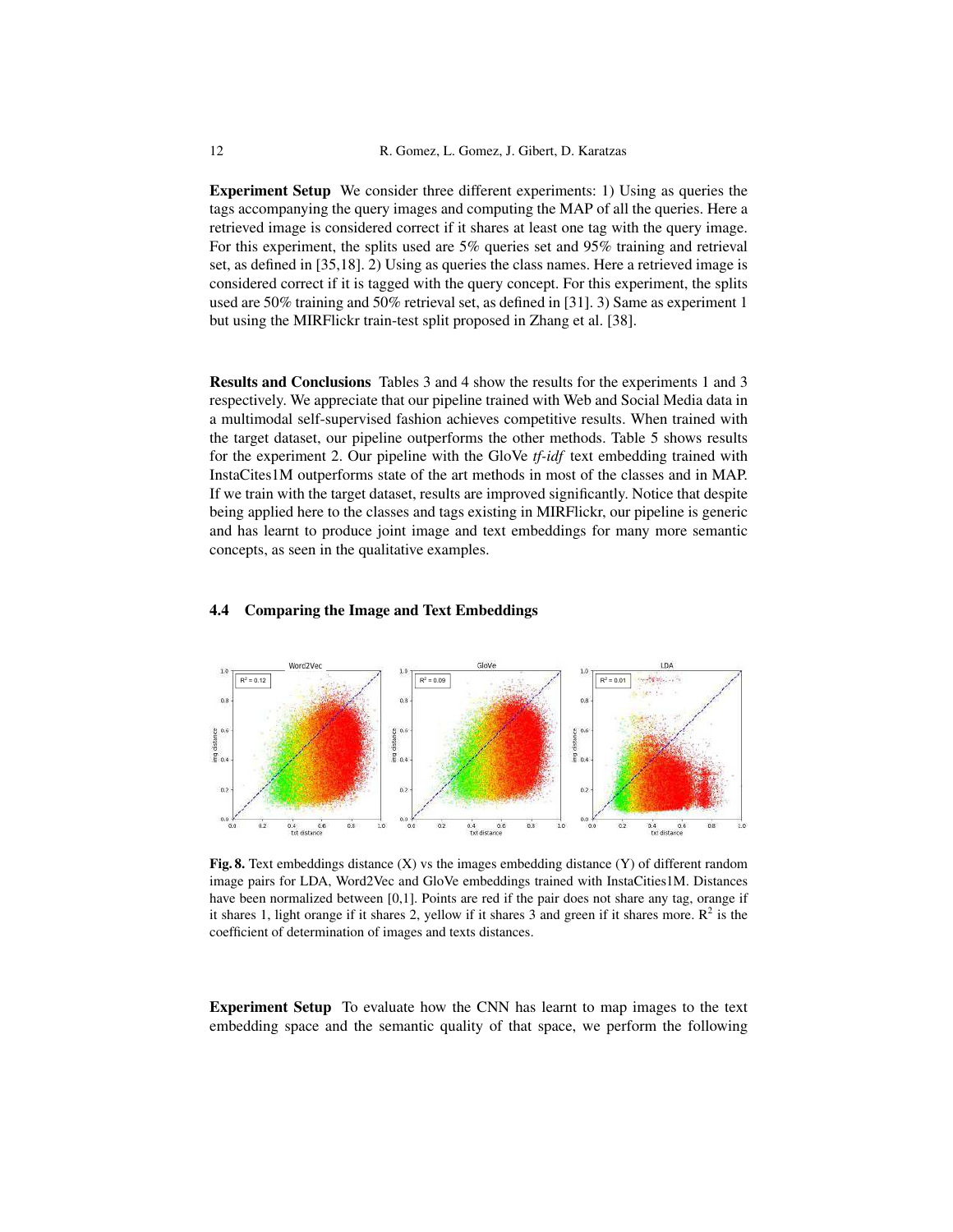experiment: We build random image pairs from the MIRFlickr dataset and we compute the cosine similarity between both their image and their text embeddings. In Figure 8 we plot the images embeddings distance vs the text embedding distance of 20,000 random image pairs. If the CNN has learnt correctly to map images to the text embedding space, the distances between the embeddings of the images and the texts of a pair should be similar, and points in the plot should fall around the identity line  $y = x$ . Also, if the learnt space has a semantic structure, both the distance between images embeddings and the distance between texts embeddings should be smaller for those pairs sharing more tags: The plot points' color reflects the number of common tags of the image pair, so pairs sharing more tags should be closer to the axis origin.

As an example, take a dog image with the tag "dog", a cat image with the tag "cat" and one of a scarab with the tag "scarab". If the text embedding has been learnt correctly, the distance between the projections of dog and scarab tags in the text embedding space should be bigger than the one between dog and cat tags, but smaller than the one between other pairs not related at all. If the CNN has correctly learnt to embed the images of those animals in the text embedding space, the distance between the dog and the cat image embeddings should be similar than the one between their tags embeddings (and the same for any pair). So the point given by the pair should fall in the identity line. Furthermore, that distance should be nearer to the coordinates origin than the point given by the dog and scarab pair, which should also fall in the identity line and nearer to the coordinates origin that another pair that has no relation at all.

Results and Conclusions The plots for both the Word2Vec and the GloVe embeddings show a similar shape. The resulting blob is elongated along the  $y = x$  direction, which proves that both image and text embeddings tend to provide similar distances for an image pair. The blob is thiner and closer to the identity line when the distances are smaller (so when the image pairs are related), which means that the embeddings can provide a valid distance for semantic concepts that are close enough (dog, cat), but fails inferring distances between weak related concepts (car, skateboard). The colors of the points in the plots show that the space learnt has a semantic structure. Points corresponding to pairs having more tags in common are closer to the coordinates origin and have smaller distances between the image and the text embedding. From the colors it can also be deducted that the CNN is good inferring distances for related images pairs: there are just a few images having more than 3 tags in common with image embedding distance bigger than 0.6, while there are many images with bigger distances that do not have tags in common. However, the visual embedding sometimes fails and infers small distances for image pairs that are not related, as those images pairs having no tags in common and an image embedding distance below 0.2.

The plot of the LDA embedding shows that the learnt joint embedding is not so good in terms of the CNN images mapping to the text embedding space nor in terms of the space semantic structure. The blob does not follow the identity line direction that much which means that the CNN and the LDA are not inferring similar distances for images and texts of pairs. The points colors show that the CNN is inferring smaller distances for more similar image pairs only when the pairs are very related.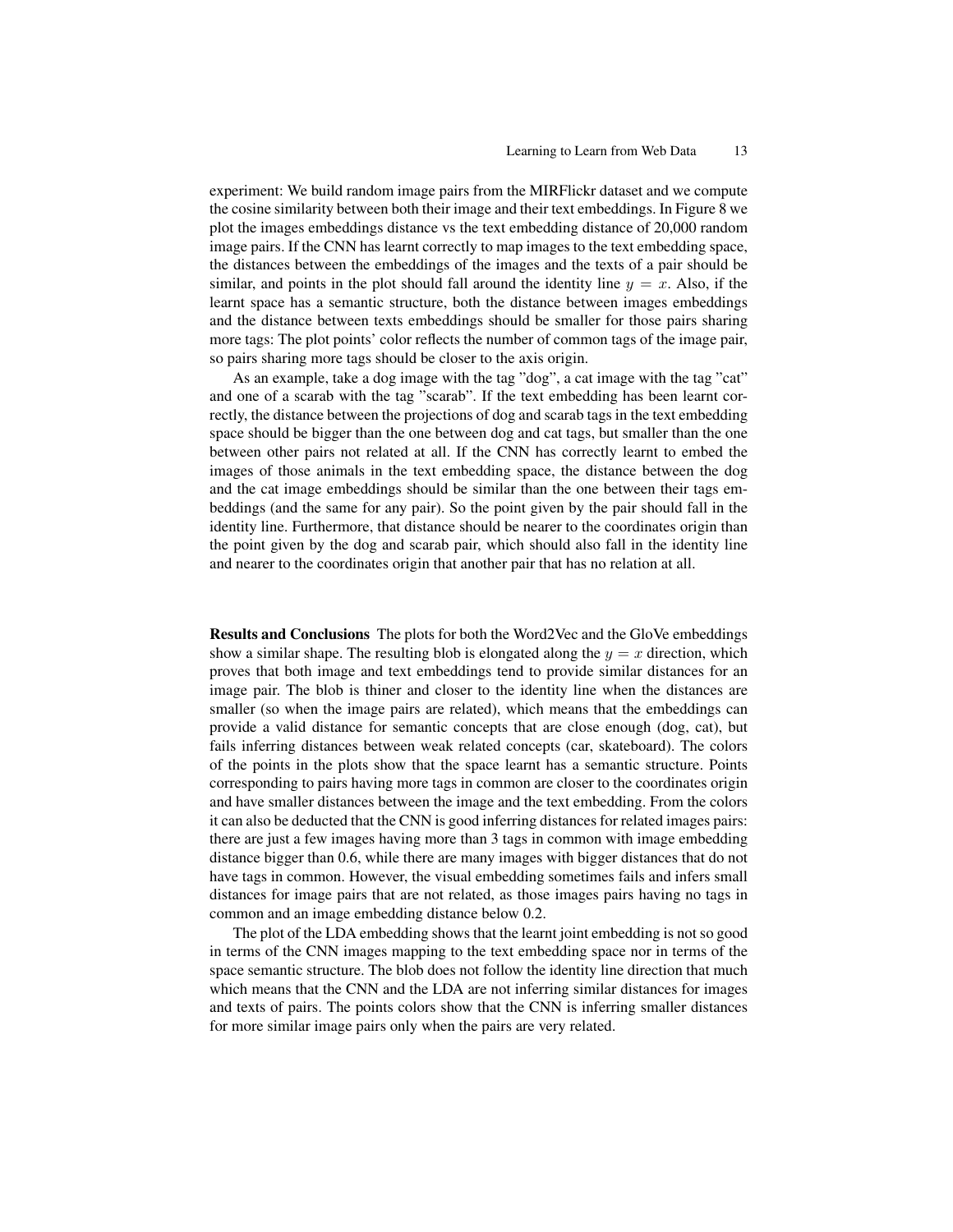The coefficient of determination  $\mathbb{R}^2$  measures the proportion of the variance in a dependent variable that is predicted by linear regression and a predictor variable. In this case, it can be interpreted as a measure of how much image distances can be predicted from text distances and, therefore, of how well the visual embedding has learnt to map images to the joint image-text space. It ratifies our plots' visual inspection proving that visual embeddings trained with Word2Vec and GloVe representations have learnt a much more accurate mapping than LDA, and shows that Word2Vec is better in terms of that mapping.

#### 5 Conclusions

In this work we learn a joint visual and textual embedding using Web and Social Media data and we benchmark state of the art text embeddings in the image retrieval by text task, concluding that GloVe and Word2Vec are the best ones for this data, having a similar performance and competitive performances over supervised methods in the image retrieval by text task. We show that our models go beyond instance-level image retrieval to semantic retrieval and that can handle multiple concepts queries and also multimodal queries, composed by a visual query and a text modifier to bias the results. We clearly outperform state of the art in the MIRFlick dataset when training in the target data. The code used in the project is available on https://github.com/gombru/LearnFromWebData.

#### Acknowledgments

This work was supported by the Doctorats Industrials program from the Generalitat de Catalunya, the Spanish project TIN2017-89779-P, the H2020 Marie Skłodowska-Curie actions of the European Union, grant agreement No 712949 (TECNIOspring PLUS), and the Agency for Business Competitiveness of the Government of Catalonia (AC-CIO).

## References

- 1. Blei, D.M., Ng, A.Y., Jordan, M.I.: Latent Dirichlet Allocation. J. Mach. Learn. Res. (2003)
- 2. Bojanowski, P., Grave, E., Joulin, A., Mikolov, T.: Enriching Word Vectors with Subword Information (2016)
- 3. Ding, G., Guo, Y., Zhou, J.: Collective matrix factorization hashing for multimodal data. Proc. IEEE Comput. Soc. Conf. Comput. Vis. Pattern Recognit. (2014)
- 4. Fu, J., Wu, Y., Mei, T., Wang, J., Lu, H., Rui, Y.: Relaxing from vocabulary: Robust weaklysupervised deep learning for vocabulary-free image tagging. Proc. IEEE Int. Conf. Comput. Vis. (2015)
- 5. Gomez, L., Patel, Y., Rusiñol, M., Karatzas, D., Jawahar, C.V.: Self-supervised learning of visual features through embedding images into text topic spaces. CVPR (2017)
- 6. Gordo, A., Almazan, J., Murray, N., Perronin, F.: LEWIS: Latent embeddings for word images and their semantics. Proc. IEEE Int. Conf. Comput. Vis. (2015)
- 7. Gordo, A., Larlus, D.: Beyond Instance-Level Image Retrieval: Leveraging Captions to Learn a Global Visual Representation for Semantic Retrieval. CVPR (2017)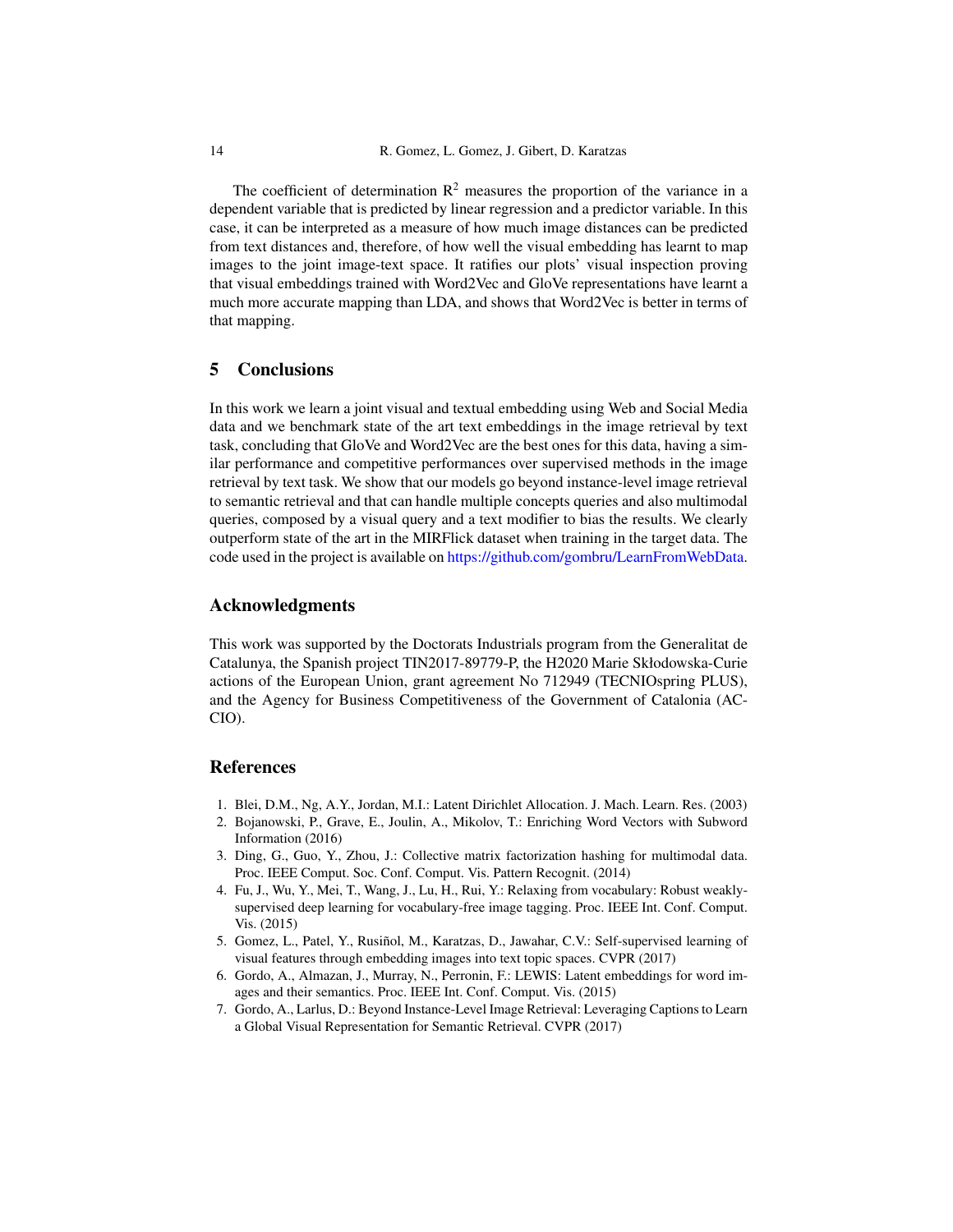- 8. Gupta, A., Vedaldi, A., Zisserman, A.: Synthetic Data for Text Localisation in Natural Images. CVPR (2016)
- 9. Huiskes, M.J., Lew, M.S.: The MIR flickr retrieval evaluation. Proceeding 1st ACM Int. Conf. Multimed. Inf. Retr. - MIR '08 (2008)
- 10. Jia, Y., Shelhamer, E., Donahue, J., Karayev, S., Long, J., Girshick, R., Guadarrama, S., Darrell, T.: Caffe: Convolutional Architecture for Fast Feature Embedding. arXiv (2014)
- 11. Jia Deng, Wei Dong, Socher, R., Li-Jia Li, Kai Li, Li Fei-Fei: ImageNet: A large-scale hierarchical image database. CVPR (2009)
- 12. Le, Q.V., Mikolov, T.: Distributed Representations of Sentences and Documents. NIPS (2014)
- 13. Li, K., Qi, G.J., Ye, J., Hua, K.A.: Linear Subspace Ranking Hashing for Cross-Modal Retrieval. IEEE Trans. Pattern Anal. Mach. Intell. (2017)
- 14. Li, W., Wang, L., Li, W., Agustsson, E., Berent, J., Gupta, A., Sukthankar, R., Van Gool, L.: WebVision Challenge: Visual Learning and Understanding With Web Data (2017)
- 15. Li, W., Wang, L., Li, W., Agustsson, E., Van Gool, L.: WebVision Database: Visual Learning and Understanding from Web Data (2017)
- 16. Lin, T.Y., Maire, M., Belongie, S., Hays, J., Perona, P., Ramanan, D., Dollar, P., Zitnick, C.L.: Microsoft COCO: Common objects in context. Lect. Notes Comput. Sci. (including Subser. Lect. Notes Artif. Intell. Lect. Notes Bioinformatics) (2014)
- 17. Lin, Z., Ding, G., Hu, M., Wang, J.: Semantics-preserving hashing for cross-view retrieval. Proc. IEEE Comput. Soc. Conf. Comput. Vis. Pattern Recognit. (2015)
- 18. Liu, L., Lin, Z., Shao, L., Shen, F., Ding, G., Han, J.: Sequential discrete hashing for scalable cross-modality similarity retrieval. IEEE Trans. Image Process. (2017)
- 19. Mar, J., David, V., Ger, D., Antonio, M.L.: Learning Apperance in Virtual Scenarios for Pedestrian Detection. CVPR (2010)
- 20. Melucci, M.: Relevance Feedback Algorithms Inspired by Quantum Detection. IEEE Trans. Knowl. Data Eng. (2016)
- 21. Mikolov, T., Corrado, G., Chen, K., Dean, J.: Efficient Estimation of Word Representations in Vector Space. ICLR (2013)
- 22. Norouzi, M., Mikolov, T., Bengio, S., Singer, Y., Shlens, J., Frome, A., Corrado, G.S., Dean, J.: Zero-Shot Learning by Convex Combination of Semantic Embeddings. NIPS (2013)
- 23. Patel, Y., Gomez, L., Rusiñol, M., Karatzas, D.: Dynamic Lexicon Generation for Natural Scene Images. ECCV (2016)
- 24. Patrini, G., Rozza, A., Menon, A., Nock, R., Qu, L.: Making Deep Neural Networks Robust to Label Noise: a Loss Correction Approach. CVPR (2016)
- 25. Pennington, J., Socher, R., Manning, C.: Glove: Global Vectors for Word Representation. EMNLP (2014)
- 26. Phan, T.Q., Shivakumara, P., Tian, S., Tan, C.L.: Recognizing text with perspective distortion in natural scenes. Proc. IEEE Int. Conf. Comput. Vis. (2013)
- 27. Princeton University: WordNet (2010), http://wordnet.princeton.edu/
- 28. Ros, G., Sellart, L., Materzynska, J., Vazquez, D., Lopez, A.M.: The SYNTHIA Dataset: A Large Collection of Synthetic Images for Semantic Segmentation of Urban Scenes. 2016 IEEE Conf. Comput. Vis. Pattern Recognit. (2016)
- 29. Salvador, A., Hynes, N., Aytar, Y., Marin, J., Ofli, F., Weber, I., Torralba, A.: Learning Cross-Modal Embeddings for Cooking Recipes and Food Images. CVPR (2017)
- 30. Szegedy, C., Liu, W., Jia, Y., Sermanet, P., Reed, S., Anguelov, D., Erhan, D., Vanhoucke, V., Rabinovich, A.: Going deeper with convolutions. Proc. IEEE Comput. Soc. Conf. Comput. Vis. Pattern Recognit. (2015)
- 31. Wang, J., Li, G.: A Multi-modal Hashing Learning Framework for Automatic Image Annotation. 2017 IEEE Second Int. Conf. Data Sci. Cybersp. (2017)